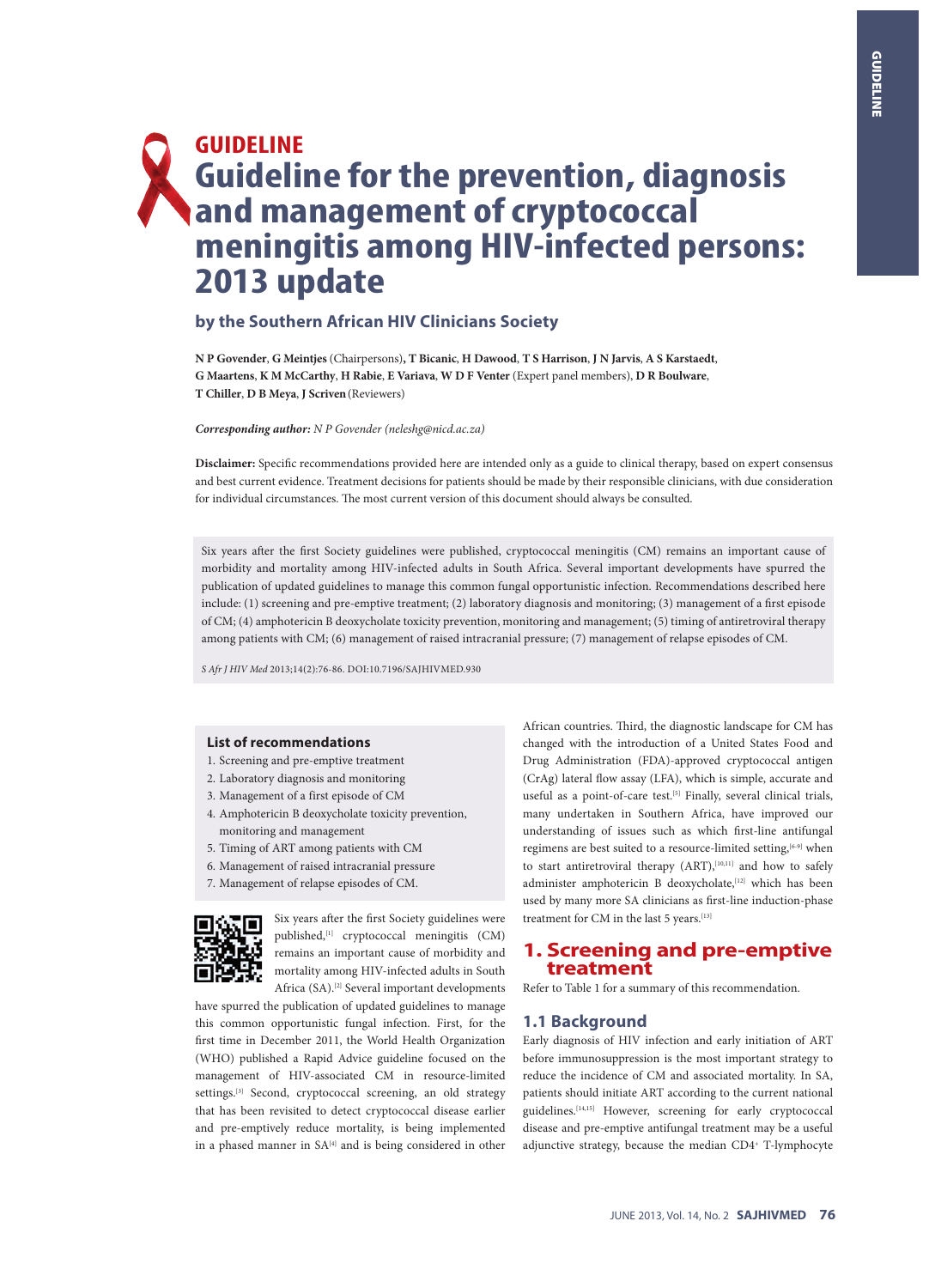| Table 1. Summary of recommendation 1: Screening and pre-emptive treatment                 |                                                                                                                                                                                                                                                                                                                                              |  |  |
|-------------------------------------------------------------------------------------------|----------------------------------------------------------------------------------------------------------------------------------------------------------------------------------------------------------------------------------------------------------------------------------------------------------------------------------------------|--|--|
| Scenario                                                                                  | <b>Recommendations</b>                                                                                                                                                                                                                                                                                                                       |  |  |
| HIV-infected adults with<br>CD4 <sup>+</sup> T-lymphocyte count<br>$<$ 100 cells/ $\mu$ l | • Screen for cryptococcal antigenaemia on serum or plasma by reflex laboratory or clinician-initiated testing<br>• If clinician-initiated testing is performed, screening should be restricted to ART-naive adults with<br>no prior CM<br>• Either the LA or LFA may be used as a screening test                                             |  |  |
| HIV-infected children or<br>adolescents                                                   | • There are insufficient data to recommend screening in this population                                                                                                                                                                                                                                                                      |  |  |
| Patients with a positive<br>CrAg test result                                              | • Refer to Fig. 1 and recommendations 1, 3 and 5 regarding further investigations, antifungal treatment<br>and timing of ART<br>• If ART was started <i>before</i> the CrAg-positive result was received, follow the algorithm in Fig. 1, continue<br>ART and monitor the patient very carefully for symptoms and signs of cryptococcal IRIS |  |  |
| Patients with a <b>negative</b><br>CrAg test result                                       | • Evaluate for other opportunistic infections and start ART as soon as possible                                                                                                                                                                                                                                                              |  |  |
| IRIS = immune reconstitution inflammatory syndrome.                                       | $ART = antiretroviral therapy; LA = cryptococcal later against the gradient of the current.$<br>$AF = cryptococcal later at the current of the current.$<br>$AF = cryptococcal matter at the current of the current.$                                                                                                                        |  |  |

count among patients at the time of ART initiation remains low in SA.[16] The WHO, in their recently issued Rapid Advice guideline, indicated that routine screening for cryptococcal disease in ART-naive adults with a CD4+ T-lymphocyte count <100 cells/ µl may be considered prior to ART initiation in populations with a high prevalence of cryptococcal antigenaemia.[3] In two ART cohorts in SA, the prevalence of newlydiagnosed antigenaemia among patients with a CD4+ T-lymphocyte count <100 cells/µl was 4% and 7%, respectively.<sup>[17]</sup> This is greater than the threshold above which screening was found to be potentially cost-saving in a Ugandan study.[18,19] To reduce disability and deaths associated with HIV infection, screening and pre-emptive antifungal treatment of cryptococcal disease has been suggested for routine implementation as part of the South African National Strategic Plan for HIV, STIs and TB, 2012 - 2016.[4] Primary azole prophylaxis for cryptococcal disease, in the absence of a screening programme, is not routinely recommended by the WHO.[3]

# **1.2 Detailed recommendations 1.2.1 Who to screen**

HIV-infected adults with a CD4<sup>+</sup> T-lymphocyte count <100 cells/µl are recommended to be screened for cryptococcal antigenaemia. If screening is initiated by a clinician (medical practitioner or nurse trained in nurse-initiated management of ART (NIMART)) and not performed reflexively in the laboratory, then the expert panel recommends that screening be restricted to: ART-naive adults with CD4+ T-lymphocyte count <100 cells/µl **and** no prior CM. Although ART-experienced patients with a CD4<sup>+</sup> T-lymphocyte count that



*Fig. 1 Screen-and-treat algorithm for ART-naive adult patients with a CD4+ T-lymphocyte count <100 cells/µl.*

*\* Symptomatic for meningitis if either of the following is present: headache; confusion.* 

*† Special situations include: prior cryptococcal meningitis; pregnancy or breastfeeding mothers; clinical liver disease. § A lumbar puncture may be considered if available.*

remains <100 cells/µl may also be at risk for cryptococcal disease,[20] there is insufficient current evidence to routinely recommend screening ART-experienced adults. There are also insufficient data to recommend routine cryptococcal screening of HIV-infected children and adolescents, among whom the incidence of CM is much lower.<sup>[3, 21]</sup>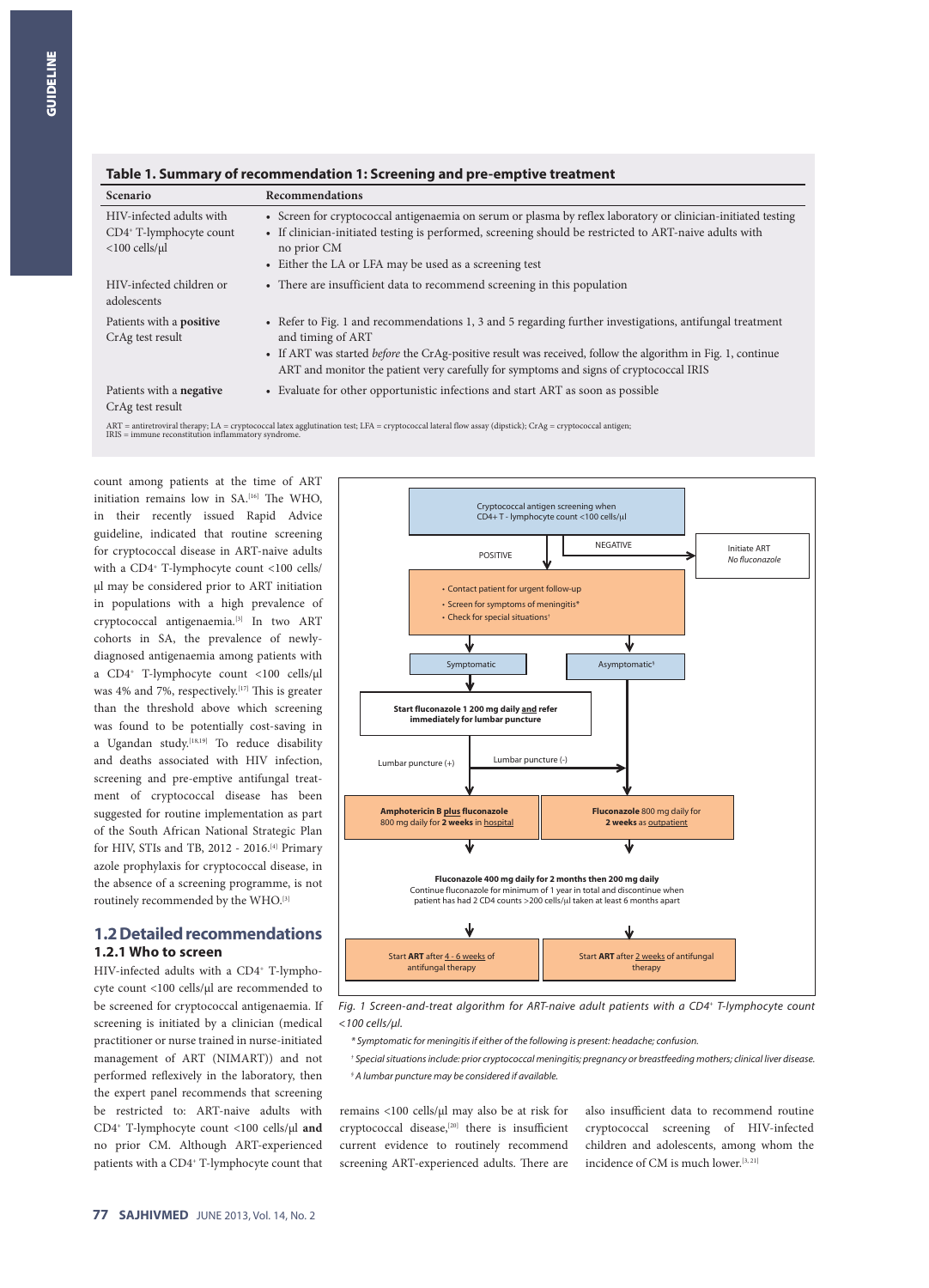## **1.2.2 Screening strategies**

The most cost-effective screening strategy has not yet been defined. Reflex laboratory screening, where blood samples with a CD4<sup>+</sup> T-lymphocyte count <100 cells/µl are automatically tested for CrAg, is being conducted at healthcare facilities in the Gauteng and Free State provinces in 2012/2013.<sup>[4]</sup> Screening initiated by clinicians is being conducted in other provinces such as the Western Cape.<sup>[4]</sup> Although the latex agglutination (LA) test has been more extensively evaluated for diagnosis of cryptococcal disease, the rapid LFA is equally valid as a screening test. The laboratory turnaround time is short for the CrAg screening test; however, initiation of ART should not be delayed unnecessarily while waiting for CrAg test results.

## **1.2.3 Management of CrAg-positive patients**

The clinician should urgently evaluate CrAgpositive patients for symptoms and signs of meningitis, including headache and confusion (Fig. 1). For the management of symptomatic CrAg-positive patients, refer to recommendations 3, 4, 5 and 6. Patients without symptoms of meningitis may be offered a lumbar puncture (LP), if this is immediately accessible, to exclude early asymptomatic CM. For patients without suspected meningitis, oral fluconazole (800 mg for 2 weeks) followed by standard consolidation and maintenance treatment (refer to recommendation 3) is recommended; the same applies to patients with an LP that is cryptococcal test-negative. Among patients without signs or evidence of meningitis, ART is recommended to be started two weeks after antifungal therapy is initiated.

As part of the screen-and-treat algorithm (Fig. 1), CrAg-positive patients also need to be evaluated for the following clinical situations:

#### **1.2.3.1 Prior CM**

Patients with a history of CM do not need to be screened routinely as cerebrospinal fluid (CSF) and blood specimens may remain CrAg-positive for months to years. However, if a patient with prior CM is screened and found to be CrAgpositive and has new symptoms or signs of meningitis, a full evaluation should be undertaken for relapse disease (refer to recommendations 2 and 7). If the patient does not have new symptoms or signs of meningitis, the clinician should ensure that the patient has received or is receiving adequate fluconazole maintenance therapy (refer to recommendation 3). The serum/ plasma (and CSF) CrAg test can remain positive

for a prolonged period after successful treatment; therefore, if these tests are positive in the absence of symptoms and signs, this is not an indication of relapse.

#### **1.2.3.2 Pregnant/breastfeeding women**

Fluconazole is teratogenic (category D).<sup>[22]</sup> Women of child-bearing age who screen CrAgpositive should have a pregnancy test prior to starting fluconazole; those who are not pregnant and are started on fluconazole should be advised to avoid becoming pregnant during treatment. CrAg-positive patients who are pregnant should be offered an LP before a decision is made regarding management. If the patient has laboratory evidence of CM, then she should be treated for CM with amphotericin B. The risks, benefits and alternative to fluconazole treatment (i.e. ART and close clinical monitoring) should be discussed with the pregnant CrAg-positive patient *without* laboratory-confirmed CM and consultation with a medical practitioner who is experienced in the care of HIV-infected patients is recommended; in this context, consideration of factors such as the trimester and CrAg titre may be useful. For mothers who are breastfeeding, consultation with an experienced medical practitioner is also recommended as fluconazole can be transmitted in large amounts through breast milk to the infant.<sup>[22]</sup>

#### **1.2.3.3 Clinical liver disease**

Patients with a history of liver disease or with evidence of clinical liver disease deserve careful monitoring because fluconazole may cause liver injury. Consultation with a medical practitioner who is experienced in the care of HIV-infected patients is recommended.

## **2. Laboratory diagnosis and monitoring**

Refer to Table 2 for a summary of this recommendation.

#### **2.1 Background**

*Cryptococcus neoformans* is the most commonly detected meningitis-causing pathogen in SA.[23] All adults with suspected meningitis should be investigated for CM. Patients with CM may present with fever as well as symptoms and signs related to inflamed meninges (including neck stiffness), raised intracranial pressure (including headache, confusion, altered level of consciousness, sixth cranial nerve palsies with diplopia and visual impairment, and papilloedema) and encephalitis (including memory loss and new-onset psychiatric

symptoms).<sup>[24]</sup> Cutaneous lesions and pulmonary involvement (including cavitation, nodular infiltrates and consolidation) may also occur. Symptomatic relapses are common and are most often a result of inadequate or premature cessation of maintenance fluconazole treatment.<sup>[25]</sup> The incidence of CM is much lower among children;<sup>[21]</sup> African children with CM may present with an acute onset of illness and focal neurological signs may be less common.[26]

## **2.2 Detailed recommendations 2.2.1 Diagnosis of first CM episode**

LP is required to establish an aetiological diagnosis of suspected meningitis. LP may also alleviate symptoms – such as headache, altered level of consciousness, and sixth cranial nerve palsies – that are a direct result of raised intracranial pressure. For a suspected first episode of CM, CSF should be submitted to the laboratory for a rapid test (either India ink or CrAg test) and fungal culture. If the India ink test is performed as the only rapid test and is negative, the laboratory should then perform a CrAg test (either LA or LFA). The sensitivity and specificity of CrAg tests (LA and LFA) are higher than of India ink.[3] *C. neoformans* can be cultured within 72 hours from the CSF of patients with a first episode. There is no need to routinely order a baseline CSF CrAg titre; most patients are diagnosed when the CSF fungal burden is high and antifungal treatment for a first episode is standardised and not influenced by the CrAg titre (refer to recommendation 3). If laboratory facilities are unavailable, a point-of-care LFA may be performed on CSF at the bedside.<sup>[5,27]</sup>

Antifungal susceptibility testing should not be requested for a first episode because antifungal drug minimum inhibitory concentrations (MICs) are invariably very low at first diagnosis<sup>[28]</sup> and, even if elevated, the relevance is difficult to interpret in this setting. If opening pressure was not measured at the time of the diagnostic LP, the LP should be repeated to measure the pressure once a diagnosis of CM is confirmed (refer to recommendation 6 for diagnosis and management of raised intracranial pressure).

## **2.2.2 Diagnosis of CM if focal neurological signs are present or if LP is not immediately available**

Focal neurological signs are relatively uncommon in CM, except for sixth cranial nerve palsy. Where focal neurological signs are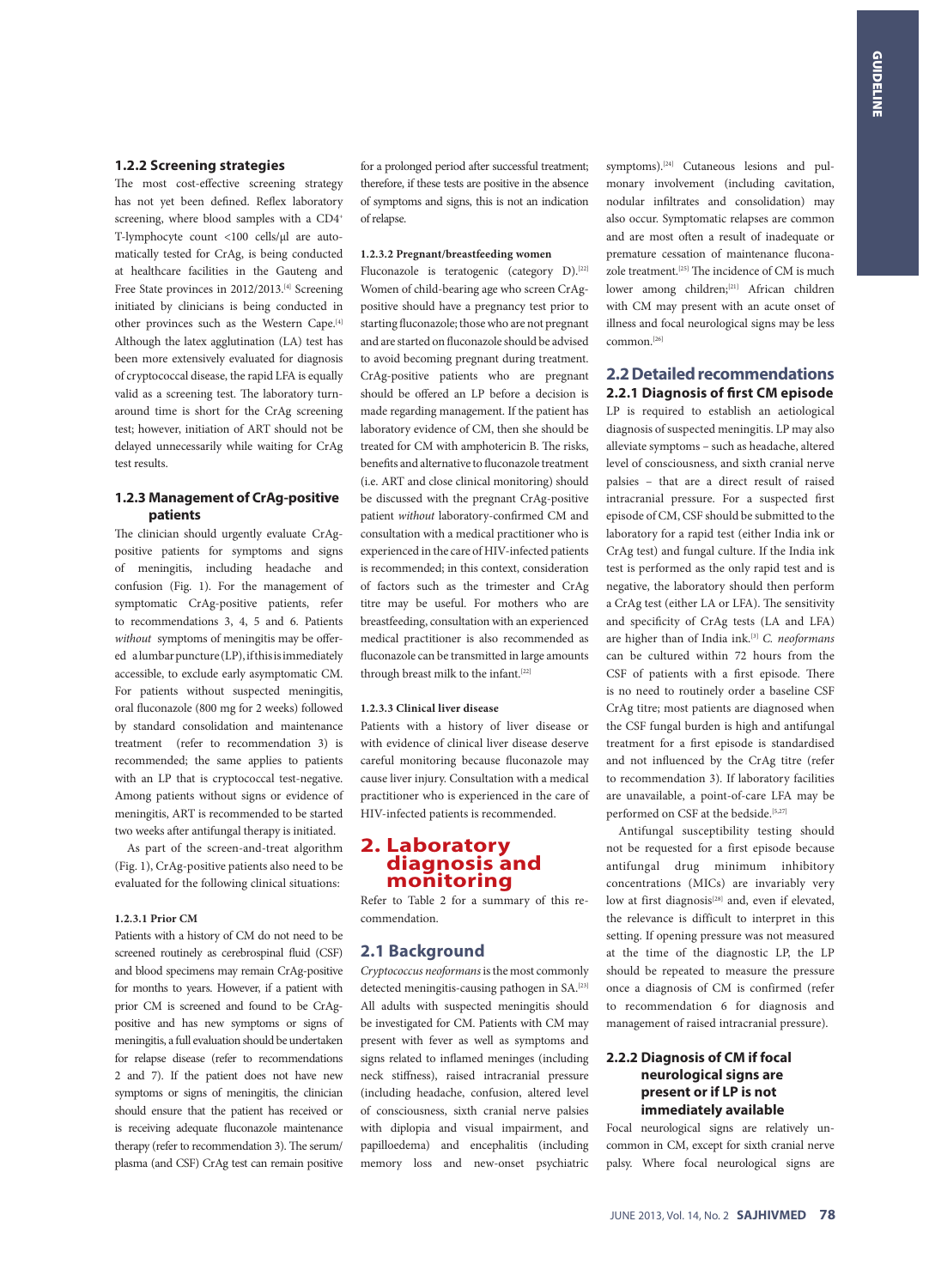## **Table 2. Summary of recommendation 2: Laboratory diagnosis and monitoring**

| Scenario                                                                                         | Recommendations                                                                                                                                                                                                                                                                                                                                                                                                                                                                                                                                                                                                                                                                                                                                                                                                                   |
|--------------------------------------------------------------------------------------------------|-----------------------------------------------------------------------------------------------------------------------------------------------------------------------------------------------------------------------------------------------------------------------------------------------------------------------------------------------------------------------------------------------------------------------------------------------------------------------------------------------------------------------------------------------------------------------------------------------------------------------------------------------------------------------------------------------------------------------------------------------------------------------------------------------------------------------------------|
| Diagnosis of first episode of<br>suspected CM                                                    | • All adults with suspected meningitis should be investigated for CM<br>• An LP should be performed to obtain CSF<br>• CSF should be submitted to a laboratory for a rapid test (either India ink or CrAg test) and fungal culture<br>• If opening pressure was not measured at the time of diagnostic LP, LP should be repeated to measure the<br>pressure once a diagnosis of CM is confirmed (refer to recommendation 6 for the management of raised<br>intracranial pressure)<br>• The laboratory should routinely perform a CrAg test (either LA or LFA) when an India ink test is<br>negative<br>• If laboratory facilities are unavailable, a cryptococcal LFA may be performed at the bedside on<br>drawing CSF<br>• There is no need to routinely request a baseline CSF CrAg titre or antifungal susceptibility testing |
| Diagnosis of CM if LP is not<br>immediately available or focal<br>neurological signs are present | • Serum/plasma may be tested for CrAg to determine if the patient has disseminated cryptococcal disease<br>• Patients with a positive serum/plasma CrAg test and symptoms and signs of meningitis should be<br>empirically started on antifungal treatment (refer to recommendation 3) and referred to a centre where<br>an LP and/or a CT brain scan can be performed                                                                                                                                                                                                                                                                                                                                                                                                                                                            |
| Diagnosis of subsequent<br>episode of suspected CM                                               | • A careful history should be taken and the patient should be assessed clinically for signs and symptoms<br>of meningitis<br>• An LP should be performed to obtain CSF<br>• Opening pressure should be measured (refer to recommendation 6 for the management of raised<br>intracranial pressure)<br>• CSF should be submitted to a laboratory for prolonged fungal culture (minimum 14 days) (note: India<br>ink and CrAg tests are not useful for the diagnosis of subsequent episodes of CM as they can stay<br>positive for a prolonged period despite successful treatment)<br>• Antifungal susceptibility testing may be considered in selected circumstances (see below and refer to<br>recommendation 7)                                                                                                                  |
| Monitoring response to<br>antifungal treatment                                                   | • Resolution of symptoms and signs can be used to monitor response to treatment<br>• Unless there is a specific indication (e.g. persistent symptoms or signs suggesting late-onset raised<br>intracranial pressure), LP should not be routinely performed after 14 days of antifungal treatment to<br>document conversion of CSF from culture-positive to culture-negative*<br>• CSF and serum/plasma CrAg titres should not be routinely monitored                                                                                                                                                                                                                                                                                                                                                                              |
| Suspected antifungal drug-<br>resistant isolate                                                  | • Consider antifungal susceptibility testing if a patient has had more than one relapse and the causes listed<br>in Table 7 have been excluded (also refer to recommendation 7)<br>• Fluconazole MICs should be determined at an academic or reference laboratory and interpreted by an<br>experienced clinical microbiologist in conjunction with clinical findings                                                                                                                                                                                                                                                                                                                                                                                                                                                              |
| Screening for cryptococcal<br>antigenaemia                                                       | • Refer to recommendation 1                                                                                                                                                                                                                                                                                                                                                                                                                                                                                                                                                                                                                                                                                                                                                                                                       |

CM = cryptococcal meningitis; LP = lumbar puncture; CSF = cerebrospinal fluid; CrAg = cryptococcal antigen; LA = latex agglutination test; LFA = lateral flow assay; MIC = minimum inhibitory concentration.

\*If symptoms persist at or beyond 14 days, LP should be repeated to re-measure opening pressure, which may increase despite successful CSF sterilisation – refer to recommendation 6.



Fig. 2. Laboratory procedure to set up and read the cryptococcal antigen lateral flow assay (Immuno-Mycologics, Norman, OK) (source: Immy CrAg LFA *package insert; reprinted with permission).*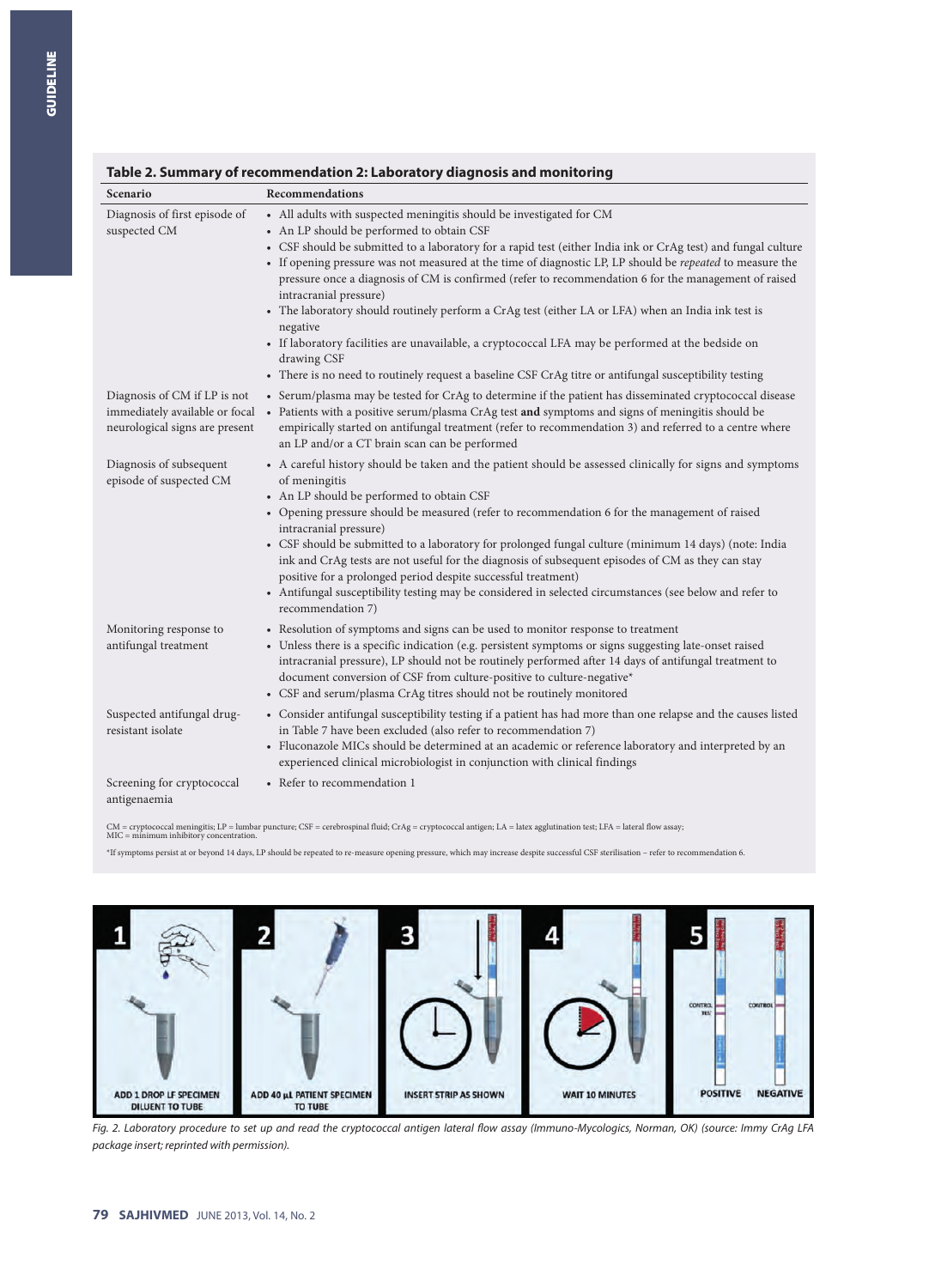present, a CT brain scan should be performed first to exclude the presence of space-occupying lesions. If a CT brain scan cannot be performed immediately in the case of focal neurological signs, or if LP is not immediately available to make a diagnosis of meningitis, then serum/ plasma may be tested for CrAg to determine if the patient has disseminated cryptococcal disease. Patients with a positive serum/plasma CrAg test **and** symptoms and signs of meningitis are very likely to have CM and should be started empirically on antifungal treatment (refer to recommendation 3). Patients without focal neurological signs should then be referred to a centre where LP can be performed, while patients with focal neurological signs first need to have a computed tomography (CT) brain scan, followed by an LP (if this is not contraindicated by CT brain findings). Although aware that it may be difficult to access a CT brain scan in rural settings, the panel cannot recommend that an LP be performed in a patient with focal neurological signs without a scan.

#### **2.2.3 Diagnosis of a subsequent episode of CM**

A careful history should be taken including dates of previous episodes of CM and the patient should be assessed clinically for signs and symptoms of meningitis. An LP is indicated if the patient has signs and symptoms of meningitis. CSF should be submitted for fungal culture with plates incubated for at least 14 days to detect slow fungal growth. Rapid tests are not useful for diagnosis of subsequent episodes because both India ink and CrAg tests may remain positive for months to years even if treatment has been successful. Antifungal susceptibility testing may be considered in certain circumstances (see below and refer to recommendation 7).

#### **2.2.4 Monitoring response to treatment**

Resolution of symptoms and signs should be used to monitor response to treatment. LP

should not be routinely performed after 14 days of antifungal treatment to document conversion of CSF from culture-positive to culture-negative, because the expert panel advises routinely changing from induction to consolidation phase treatment at 14 days. Given that the culture result takes several days (up to 14 days) to become available, the culture result will not affect the timing of this change. If symptoms persist at day 14, LP should be repeated to re-measure opening pressure, which may increase despite successful CSF sterilisation. Patients with raised intracranial pressure should be managed according to recommendation 6. CSF CrAg may remain positive for months to years and CrAg titres are not recommended to be routinely measured to monitor response to treatment. Serum/plasma CrAg titres are also not useful to monitor response to treatment.<sup>[29]</sup>

## **2.2.5 Suspected antifungal drugresistant isolate**

Antifungal susceptibility testing may be considered if the patient has had more than one relapse episode and the causes listed in Table 7 have been excluded. Isolates with elevated fluconazole MICs have been described occasionally from relapse episodes – especially where fluconazole monotherapy is initially given – and are unusual if amphotericin B-based induction treatment was administered during the first episode. As there are no established clinical breakpoints for *C. neoformans* and fluconazole, it is useful to test isolates from the initial and subsequent episodes in parallel at an academic or reference laboratory and document a fourfold (double-dilution) change in  $MIC<sub>1</sub><sup>[14,16]</sup>$ which may suggest resistance. This requires storage of the initial isolate, which may not always be possible at a diagnostic laboratory. MICs should be interpreted by an experienced clinical microbiologist, in conjunction with the clinical history. Refer to recommendation 7 for the management of patients with fluconazoleresistant isolates. Non-susceptibility to amphotericin B is very unusual and susceptibility testing to this drug should not be requested.

# **3. Management of first episode of CM**

Refer to Table 3 for a summary of this recommendation.

## **3.1 Detailed recommendations**

The antifungal treatment of CM is divided into 3 phases: induction, consolidation and maintenance.

#### **3.1.1 Induction phase (2 weeks)**

Guidelines of the Infectious Disease Society of America (IDSA) and the WHO recommend the first choice for induction-phase treatment as: amphotericin B (0.7 - 1.0 mg/kg/dose) and flucytosine (100 mg/kg/day).<sup>[3,30]</sup> Unfortunately, flucytosine is not currently available in Southern Africa. The panel supports international advocacy efforts to provide greater access to flucytosine in resourcelimited settings, particularly in light of the findings of a recently-published clinical trial in Vietnam showing improved survival among patients with CM treated with amphotericin B plus flucytosine v. amphotericin B alone.[9]

In the absence of flucytosine, the expert panel advocates that Southern African patients should be treated with the following induction therapy for the first two weeks: amphotericin B deoxycholate (1 mg/kg/day intravenous (IV) administration) plus fluconazole (800 mg *per os*  (PO) daily). Among SA adults, the 1 mg/kg/day dose of amphotericin B is well tolerated.[31] The panel advises adding fluconazole (800 mg/day) during the induction phase in line with the WHO guideline; this is supported by evidence from a clinical trial that this combination is associated with a marginally superior rate of CSF clearance compared with amphotericin B alone, and evidence from two trials showing a non-significant decrease in mortality and neurological morbidity.[3,6,9,32]

**Table 3. Summary of recommendation 3: Management of first episode of CM**

| Phase                                           | <b>Duration</b>                                                                                                                                      | <b>Treatment</b>                                                                 |  |
|-------------------------------------------------|------------------------------------------------------------------------------------------------------------------------------------------------------|----------------------------------------------------------------------------------|--|
| Induction                                       | $\bullet$ 2 weeks                                                                                                                                    | • Amphotericin B $(1 \text{ mg/kg/day IV})$ and<br>fluconazole (800 mg daily PO) |  |
| Consolidation                                   | $\bullet$ 8 weeks                                                                                                                                    | • Fluconazole (400 mg daily PO)                                                  |  |
| Maintenance                                     | • Until the CD4 <sup>+</sup> T-lymphocyte count >200 cells/µl<br>for 6 months on ART and most recent viral load is<br>suppressed (minimum 10 months) | • Fluconazole (200 mg daily PO)                                                  |  |
| $IV = \text{intravenous; } PO = \text{per os.}$ |                                                                                                                                                      |                                                                                  |  |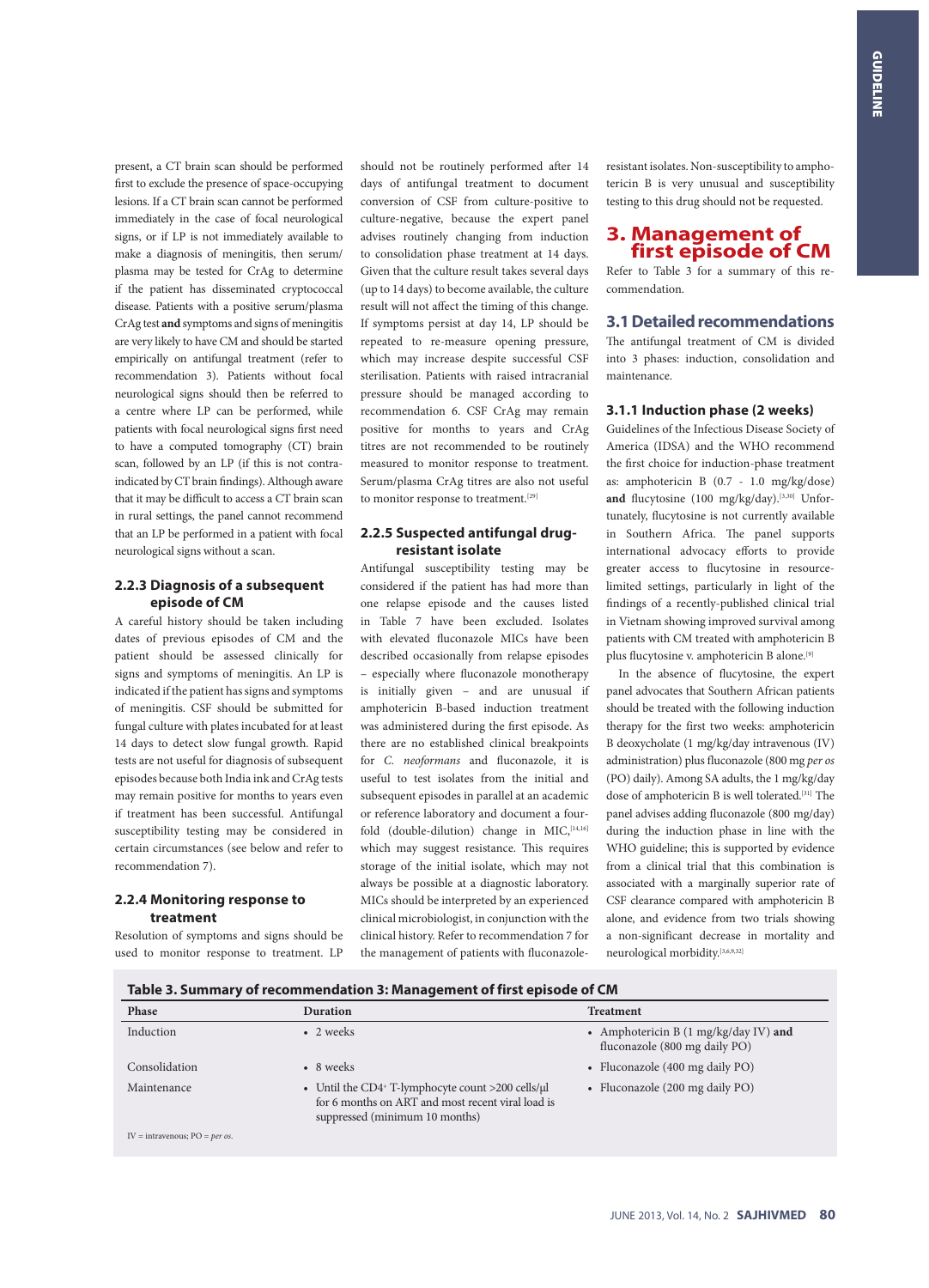Where amphotericin B is unavailable or cannot be given safely, the patient should be transferred to a hospital where amphotericin B is available. It is reasonable to give a fluconazole dose of 1 200 mg PO daily while transfer is awaited.

In countries where amphotericin B is unavailable, the panel would advise clinicians to follow the WHO guideline with respect to high-dose fluconazole options.[3] However, in SA, all patients diagnosed with CM should have access to amphotericin B-based induction-phase treatment.

#### **3.1.2 Consolidation phase (further 8 weeks)**

The panel recommends 400 mg fluconazole PO daily for 8 weeks.

#### **3.1.3 Maintenance phase**

This is also termed secondary prophylaxis. The panel recommends 200 mg fluconazole PO daily for at least a further 10 months (i.e. until at least 12 months after treatment for CM was started). Maintenance fluconazole should only be stopped when the CD4+ T-lymphocyte count is >200 cells/µl for at least 6 months and the most recent HIV-1 viral load is suppressed. Patients with CM should have 6-monthly CD4<sup>+</sup> T-lymphocyte measurements until fluconazole can be stopped.

#### **3.1.4 Adolescents and children**

A dose of 1 mg/kg/day amphotericin B should be prescribed during the induction phase. Fluconazole doses should also be calculated according to body weight. Induction phase: 12 mg/kg/day (up to 800 mg daily); consolidation phase: 6 - 12 mg/kg/day (up to 400 mg daily); maintenance phase: 6 mg/kg/day (up to 200 mg daily).

#### **3.1.5 Baseline renal impairment**

If patients have renal impairment at the time of diagnosis, this is not a contraindication to receiving amphotericin B deoxycholate at the standard dose (i.e. 1 mg/kg/day); however, creatinine should be monitored frequently and if it deteriorates significantly, then amphotericin B may need to be stopped and treatment continued with fluconazole monotherapy. When used as monotherapy during induction, the fluconazole dose would be 1 200 mg daily with normal renal function. With a creatinine clearance of 10 - 50 ml/min, the dose of fluconazole used as monotherapy should be reduced by 50% to 600 mg daily, and if creatinine clearance is <10 ml/min, fluconazole should be reduced to 400 mg daily. If the baseline renal impairment is thought to be due to dehydration, then intensive IV rehydration efforts should occur while starting amphotericin B. For the prevention, monitoring and management of renal impairment that develops during amphotericin B deoxycholate administration, refer to recommendation 4.

#### **3.1.6 Patients receiving TB treatment**

In contrast to previous guidelines, the panel does not recommend a fluconazole dose increase in patients receiving rifampicin, as the induction of fluconazole metabolism by rifampicin causes only moderate reductions in fluconazole exposure,<sup>[33]</sup> and because of the high doses of fluconazole that are initially being used.

#### **3.1.7 Adjunctive corticosteroid therapy**

The panel does not currently recommend adjunctive corticosteroid therapy in the initial management of CM. There is an ongoing international clinical trial that aims to address this question.[34] Refer to recommendation 7 for the use of corticosteroids in patients with immune inflammatory reconstitution syndrome (IRIS).

#### **3.1.8 Immunological failure on ART**

In patients who develop immunological failure while receiving ART and where the CD4+ T-lymphocyte count drops <200 cells/µl after secondary prophylaxis has been stopped, the panel advises restarting fluconazole at 200 mg daily. Refer to the above section on maintenance-phase treatment for the duration of treatment.

#### **3.1.9 Non-adherence to maintenance treatment**

In patients who stop taking fluconazole maintenance prematurely and then return for care but are asymptomatic, the panel advises simply restarting fluconazole (200 mg daily) and monitoring closely for the recurrence of meningitis. Refer to the above section on maintenance-phase treatment for the duration of treatment.

#### **3.1.10 Analgesia**

Therapeutic LP is the best form of 'analgesia' for headaches associated with raised intracranial pressure. Paracetamol can be used, but not non-steroidal anti-inflammatory drugs (NSAIDs), due to the nephrotoxicity concern with amphotericin B deoxycholate. Morphine may also be appropriate and is not contraindicated in the presence of raised intracranial pressure.

# **4. Amphotericin B toxicity prevention, monitoring and management**

Refer to Table 4 for a summary of this recommendation.

## **4.1 Background**

Major adverse effects of amphotericin B deoxycholate include renal impairment due to renal tubular toxicity (usually in the second week of therapy), hypokalaemia, hypomagnesaemia, anaemia, febrile reactions and chemical phlebitis. Nephrotoxicity and electrolyte abnormalities may be prevented by pre-hydration, by avoiding concurrent use of other nephrotoxins (e.g. NSAIDs and aminoglycosides) and by routine administration of potassium and magnesium supplements. Phlebitis is very common in patients receiving amphotericin B and increases the risk of localised cellulitis as well as sepsis. Anaemia commonly occurs among patients receiving amphotericin B and can be clinically significant, particularly among those with a low baseline haemoglobin level. Haemoglobin decreases >2 g/dl occurred in 50 - 71% of patients over 2 weeks of treatment in an SA trial.[7] It is important also to exclude other treatable causes of anaemia and consider transfusion in symptomatic patients.

## **4.2 Detailed recommendations 4.2.1 Administration of amphotericin B deoxycholate**

Amphotericin B deoxycholate powder (50 mg vials) should be refrigerated between  $2^{\circ}$ C and 8°C and protected from light.<sup>[35]</sup> The total daily dose of amphotericin B is calculated based on a dose of 1 mg/kg/day; amphotericin B deoxycholate powder from each 50 mg vial should be aseptically reconstituted in 10 ml of sterile water. The calculated volume of the concentrate (i.e. reconstituted drug in sterile water) should be injected into a 1 litre bag of 5% dextrose water and shaken to mix. Amphotericin B deoxycholate should **never** be mixed with normal saline or half-normal saline as it will precipitate. Once mixed, the solution (≤0.1 mg amphotericin B per 1 ml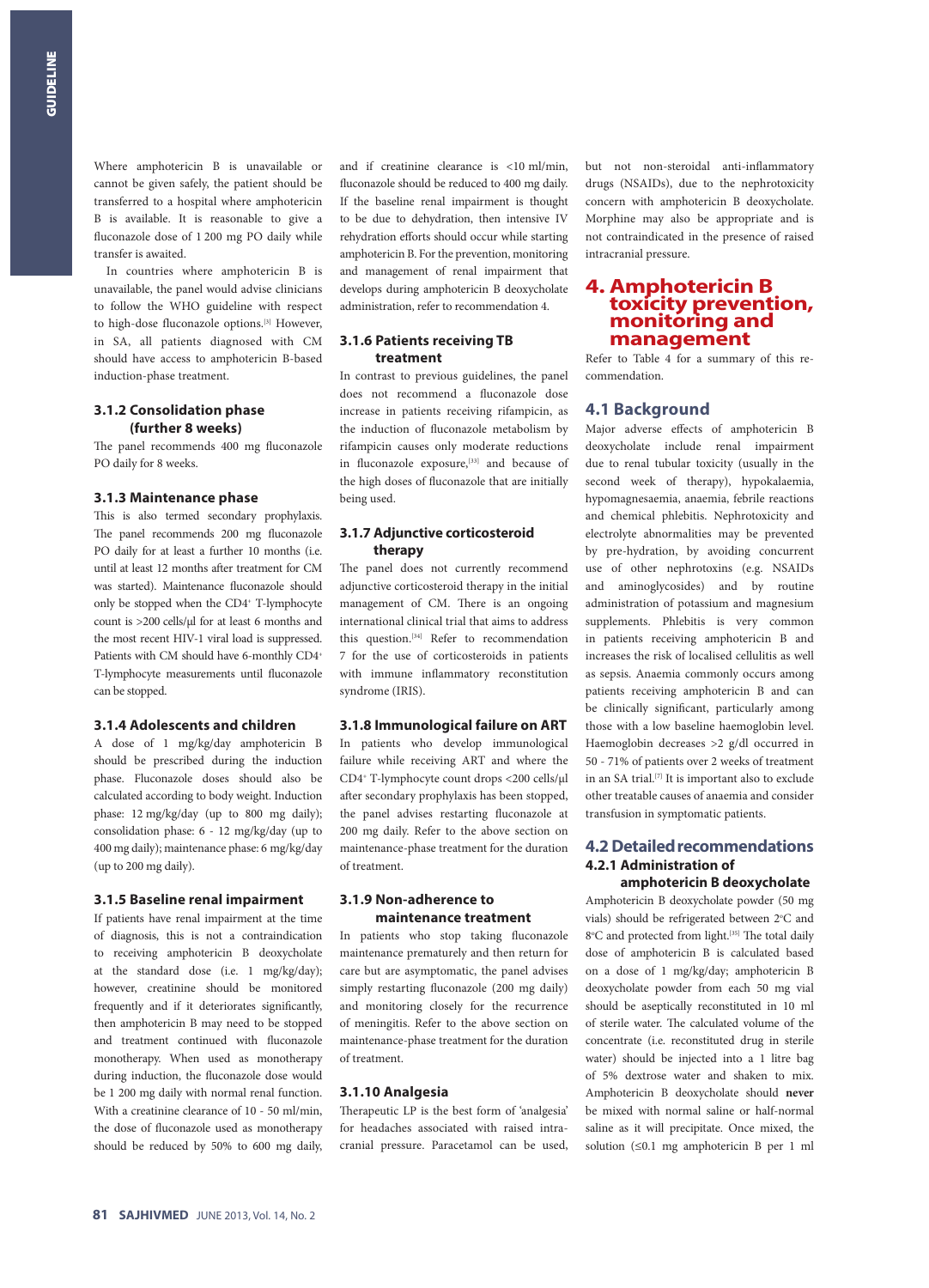| Recommendations                                                                                                                                                                                                                                                                                                                                                                                                                                                                                                                                             |
|-------------------------------------------------------------------------------------------------------------------------------------------------------------------------------------------------------------------------------------------------------------------------------------------------------------------------------------------------------------------------------------------------------------------------------------------------------------------------------------------------------------------------------------------------------------|
| • Amphotericin B powder should be reconstituted in sterile water; inject the calculated volume<br>of reconstituted drug in water into 1 litre of 5% dextrose water and administer within 24 hours<br>• Amphotericin B can be administered via peripheral IV line if the solution contains $\leq 0.1$ mg<br>amphotericin B in 1 ml of 5% dextrose water<br>• A test dose is unnecessary<br>• The solution should be infused over at least 4 hours                                                                                                            |
| • Patients should be pre-hydrated with 1 litre of normal saline containing 1 ampoule of<br>potassium chloride (20 mmol) infused over 2 hours <b>before</b> the amphotericin B infusion <sup>†</sup><br>• Twice-daily oral potassium and daily oral magnesium supplementation should be<br>administered (adults)<br>• To minimise the risk of phlebitis, lines should be flushed with normal saline after<br>amphotericin B infusion is complete and the infusion bag should not be left attached to the IV<br>administration set after infusion is complete |
| • Baseline and twice-weekly creatinine and potassium (and magnesium, if available)<br>• Baseline and weekly haemoglobin<br>• Fluid input and output monitoring                                                                                                                                                                                                                                                                                                                                                                                              |
| • If creatinine doubles, then 1 dose of amphotericin B may be omitted or pre-hydration can<br>be increased to to 1 litre 8-hourly. If creatinine remains elevated or repeatedly rises, then<br>amphotericin B should be stopped and fluconazole used as suggested in recommendation 3<br>(baseline renal impairment section).<br>• Febrile reactions can be treated with paracetamol (1 g) 30 minutes before infusion (if severe,<br>hydrocortisone (25 mg IV) can be given before subsequent infusions)                                                    |
|                                                                                                                                                                                                                                                                                                                                                                                                                                                                                                                                                             |

† For children and adolescents, normal saline, with 1 ampoule of potassium chloride (20 mmol) added per litre of fluid, should be infused at 10 - 15 ml/kg over 2 - 4 hours (not more than 1 litre) prior<br>to amphotericin B a

5% dextrose water for infusion through a peripheral IV line<sup>[22]</sup>) must be infused within 24 hours of preparation or discarded. A test dose is not recommended.<sup>[3]</sup> Protection from light with a brown bag is unnecessary.[35] The line that is used for amphotericin B infusion should not be used to administer other drugs simultaneously. The solution should be infused over 4 hours or more (infusion over <4 hours can result in cardiac complications). Once the infusion is complete, the line should be flushed with normal saline.

## **4.2.2 Prevention of amphotericin B deoxycholate-related toxicities**

Patients should be pre-hydrated with 1 litre of normal saline containing 1 ampoule of potassium chloride (20 mmol K+ per 10 ml ampoule) infused over 2 hours before administration of amphotericin B deoxycholate. This reduces renal toxicity and hypokalaemia. Patients should be given 1 200 mg of potassium chloride twice daily (equivalent to 16 mmol of oral potassium, e.g. two Slow-K 600 mg tablets twice daily,  $8 \text{ mmol K}^+$  per tablet) and up to one 500 mg magnesium chloride daily (e.g. two Slow-Mag 535 mg tablets daily, 5.33 mmol Mg<sup>2+</sup> per tablet) for the duration of treatment with

amphotericin B deoxycholate. Routine preemptive potassium supplementation should not be given to patients with pre-existing renal impairment or hyperkalaemia. To minimise the risk of phlebitis, lines should be flushed with normal saline after amphotericin B infusion is complete. The empty bag should not be left attached to the IV line. The IV line should be removed if the patient develops a fever after the infusion, or at the first sign of redness or discomfort at the insertion site. Febrile reactions may occur; to prevent recurrence, the infusion should be administered at a slow rate over the first half-hour while observing the patient closely, as treatment such as paracetamol may be required.

## **4.2.3 Clinical and laboratory monitoring**

At minimum, for the duration of amphotericin B deoxycholate treatment, baseline and twiceweekly monitoring of serum creatinine and potassium, and baseline and weekly monitoring of haemoglobin are recommended. Renal toxicity is more likely to develop in the second week of treatment. Fluid input and output should be monitored carefully. Chemical phlebitis is often complicated by infection

at the IV line insertion site, which can result in bacteraemia; the insertion site should be monitored by regular clinical examination, and febrile patients with a suspected insertion site infection should be appropriately investigated and managed.

## **4.2.4 Management of toxicities**

For patients with significant hypokalaemia (serum  $K^*$  <3.3 mmol/l), IV replacement is required: 2 ampoules of potassium chloride  $(20 \text{ mmol K}^+ \text{ per } 10 \text{ ml ampoule})$  in 1 litre of normal saline 8-hourly. Among those who develop hypokalaemia, serum potassium should be monitored daily until resolved. If hypokalaemia remains uncorrected, serum magnesium should be checked (if this test is available) and/or oral magnesium supplementation doubled. IV magnesium sulphate may be considered for persistent hypokalaemia and hypomagnesaemia. If serum creatinine doubles from baseline, one dose of amphotericin B deoxycholate may be omitted and/or pre-hydration may be increased to 1 litre of normal saline 8-hourly; serum creatinine should then be monitored daily. If serum creatinine improves, amphotericin B may be restarted at a dose of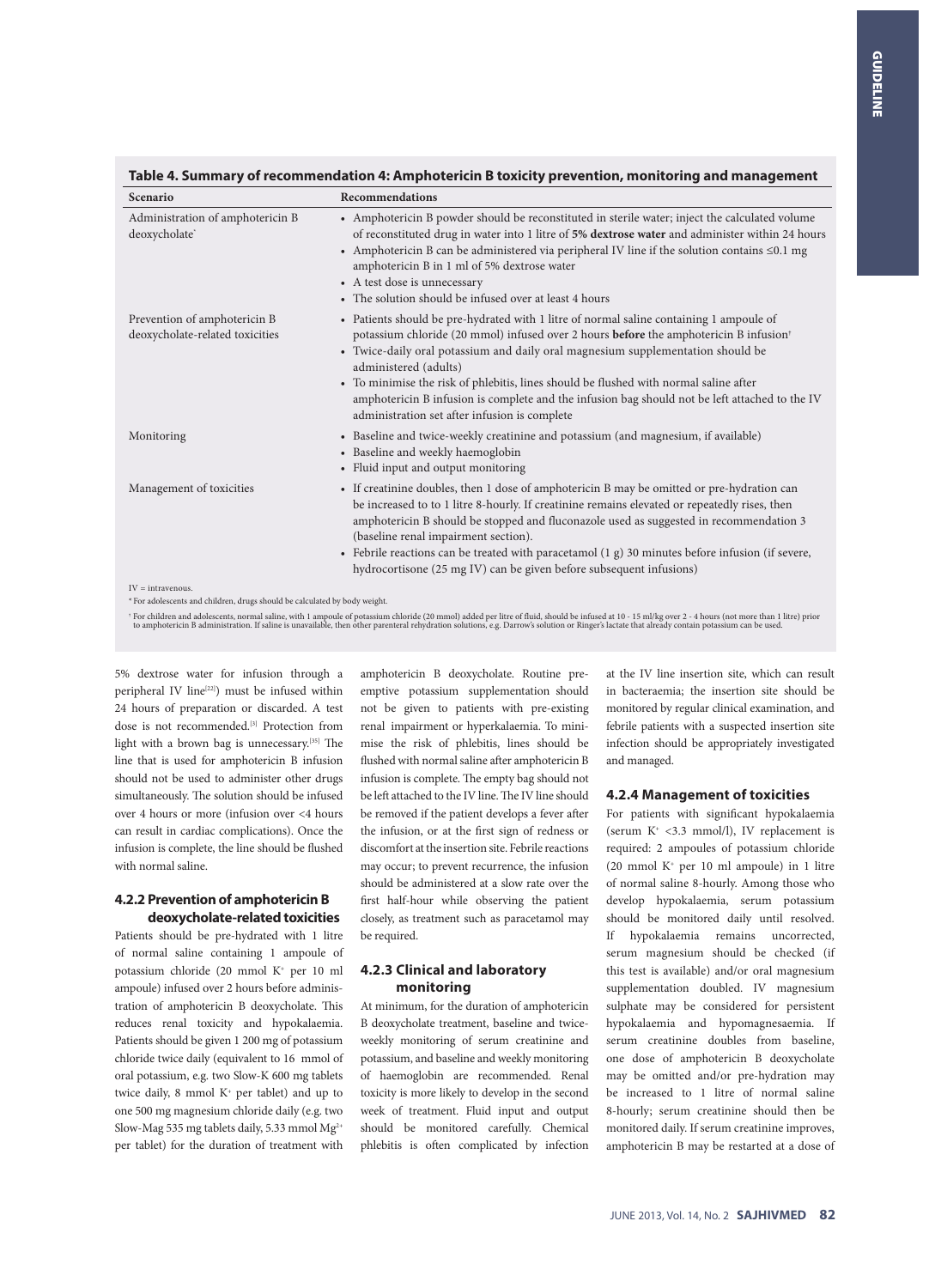0.7 mg/kg/day and alternate-day treatment could be considered. If creatinine remains elevated or repeatedly rises, amphotericin B should be stopped and fluconazole used as suggested in recommendation 3 (baseline renal impairment section). If febrile reactions occur, paracetamol (1 g) may be given 30 minutes before infusion, or for severe reactions, hydrocortisone (25 mg IV) can be administered before subsequent infusions.[22]

## **5. Timing of ART among patients with CM**

Refer to Table 5 for a summary of this recommendation.

## **5.1 Detailed recommendations**

All HIV-infected patients who are diagnosed with CM are eligible for co-trimoxazole preventative therapy and ART.

The panel recommends commencing ART 4 - 6 weeks after CM diagnosis, and strongly advises that ART not be delayed beyond 6 weeks after diagnosis; some panel members advise that clinicians should aim to start exactly 4 weeks after diagnosis of CM. Although most patients with CM have advanced immunosuppression with very low CD4+ T-lymphocyte counts, two randomised clinical trials in sub-Saharan Africa have shown excess early mortality when ART was commenced while patients were still receiving induction-phase treatment for CM.[10,11] In the latter trial, conducted in Uganda and SA, patients who started ART 1 - 2 weeks after CM

diagnosis had a 15% higher mortality rate than those who deferred ART until 5 - 6 weeks.<sup>[11]</sup> Another small trial showed possible excess IRIS in those patients who started early.<sup>[36]</sup>

The long in-hospital stay associated with amphotericin B therapy should be utilised for pre-ART counselling, identification of a treatment supporter and early referral to an ART clinic. Clinicians should aim to set up an ART clinic appointment within one week of discharge from hospital; this prevents delays in ART initiation beyond what is advised in this guideline. Patients initiated on ART should be counselled regarding the risk of developing IRIS. If a patient is referred to another facility for ART, then the need for fluconazole maintenance therapy should be communicated.

The panel recommends standard first-line ART regimens among patients with CM.<sup>[14,15]</sup> If nephrotoxicity occurred on amphotericin B, the renal function should be checked before starting ART to ensure that it has improved (creatinine clearance >60 ml/min) before commencing tenofovir. There are potential interactions between nevirapine and fluconazole, but studies have shown that these interactions do not affect the efficacy or toxicity of therapy.[37,38] The panel recommends checking ALT if symptoms of hepatitis or jaundice develop while patients are receiving fluconazole, but routine alanine transaminase (ALT) monitoring is not indicated.

The panel advises that, among patients who present with relapse of CM or a first CM episode after defaulting ART, ART is also restarted after 4 - 6 weeks.

One situation where ART may be delayed further is if a patient is still symptomatic with headaches at the visit when ART is due to be started. In such a situation, an LP should be repeated to measure pressure and fungal culture should be used to exclude persistent culture-positivity. ART should be deferred and such patients may require further LPs or amphotericin B therapy to ensure control of symptoms before starting ART.

Among patients who are serum/plasma CrAg-positive on screening, but do not have symptoms of meningitis and thus do not have an LP performed or have an LP that excludes CM, the panel advises starting ART 2 weeks after starting fluconazole (Fig. 1).

# **6. Management of raised intracranial pressure**

Refer to Table 6 for a summary of this recommendation.

## **6.1 Background**

Raised intracranial pressure occurs in ≤75% of patients with CM and is thought to result from obstruction of CSF outflow, resulting in build-up of CSF pressure.[39] It may be present at diagnosis of CM or develop while the patient is receiving treatment. It may cause severe headaches, vomiting, confusion or a depressed level of consciousness, ophthalmoplegia (particularly sixth cranial nerve palsies) and visual disturbance/loss. Clinicians need to consider raised intracranial pressure as part of the differential diagnosis and act appro-

## **Table 5. Summary of recommendation 5: Timing of ART among patients with CM**

#### **Recommendations**

- Start ART 4 6 weeks after diagnosis of CM. The panel strongly advises that ART not be delayed beyond 6 weeks after diagnosis; some members of the panel advise that clinicians should aim to initiate ART exactly 4 weeks after diagnosis of CM.
- No adjustment in first-line ART regimen is required for patients who are ART-naive (unless renal dysfunction precludes the use of tenofovir).

## **Table 6. Summary of recommendation 6: Management of raised intracranial pressure**

#### **Recommendations**

- Measure baseline opening pressure
- If opening pressure >  $25$  cm  $H_2O$ , remove 10 30 ml of CSF
- Repeat LP whenever there are symptoms or signs of raised intracranial pressure (headache, vomiting, drowsiness, confusion, sixth cranial nerve palsy, visual disturbance)
- Daily therapeutic LPs may be required

 $CSF =$  cerebrospinal fluid;  $LP =$  lumbar puncture.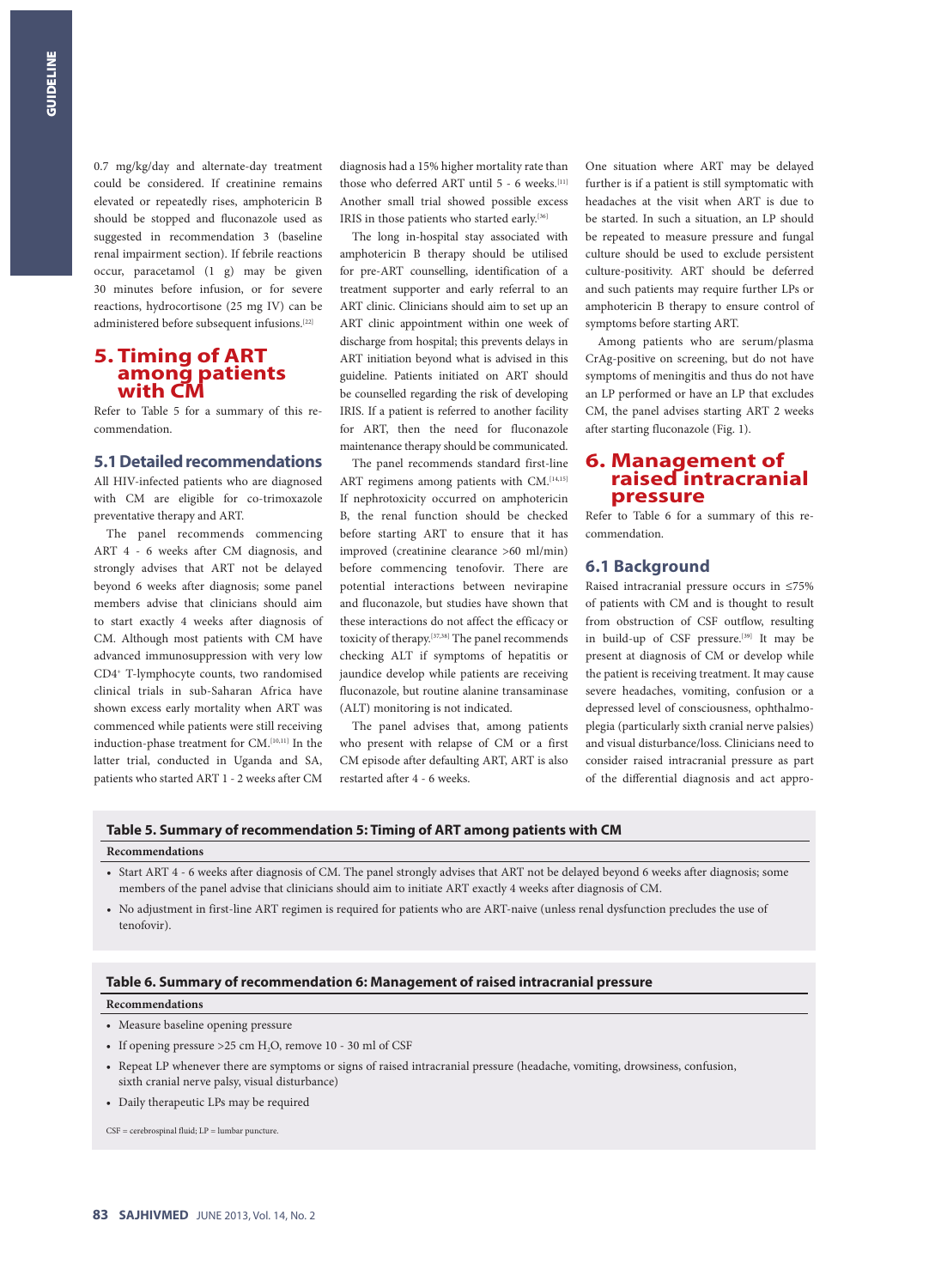priately if a patient exhibits these symptoms or signs at any stage of CM management. To alleviate raised pressure, therapeutic LPs are indicated. New-onset hypertension may be a sign of increased intracranial pressure (i.e. Cushing's triad) and should prompt an LP to measure opening pressure instead of antihypertensive medications.

# **6.2 Detailed recommendations**

It is good practice to measure the CSF opening pressure whenever a diagnostic LP is done. However, in practice the opening pressure will not have been measured at the initial diagnostic LP in CM. Thus, once the diagnosis of CM is made, an LP should be repeated to measure CSF opening pressure, particularly if the patient still has a headache (which is usually the case). The pressure should be measured with the patient lying down and without excessive spinal flexion. If the opening pressure is raised  $(>25$  cm H<sub>2</sub>O), then 10 - 30 ml of CSF should be drained (to normalise pressure to  $<$  20 cm H<sub>2</sub>O or decrease the pressure by at least 50% – based on repeat measurements of closing pressure). Thereafter, the need for pressure relief should be dictated by the recurrence of symptoms of raised intracranial pressure. Patients may require daily LPs. Patients with raised intracranial pressure experience considerable relief of symptoms following therapeutic LPs. Approximately 15% of patients with initially normal intracranial pressure will develop raised intracranial pressure during treatment; therefore, all patients should be monitored daily for headache or signs of raised pressure that should prompt an LP.

Patients with persistent pressure symptoms and who fail to respond to serial lumbar punctures may require lumbar drain insertion or shunting procedures. Neurosurgical consultation should be sought.

In situations where manometers are not available, the panel suggests using a central venous pressure set manometer and attaching this to the LP needle using aseptic technique. In situations where this is also unavailable, if there are symptoms or signs of raised intracranial pressure due to CM (severe headache, drowsiness, sixth cranial nerve palsies), then the panel recommends performing an LP and removing 20 ml of CSF and repeating daily, if necessary.

*Manometers can be ordered from Rocket Medical PLC (Tyne and Wear, UK) through Summit Surgical (Gauteng) (email: phil@acroteq.co.za or jim@wycliffe.edu; fax: +27 (0)86 565 6347).* 

## **7. Management of relapse episodes of CM**

There are several possible reasons for the recurrence of symptoms of meningitis in patients treated for CM. In certain cases, recurrence is due to microbiological relapse, but situations exist where there is symptom recurrence but CSF fungal cultures are negative. The causes are summarised in Table 7.

When a patient presents with a recurrence, it is not always possible immediately to be sure of the aetiology. Assessment should include:

- Assessment of adherence to fluconazole consolidation and maintenance-phase treatment (self-reported and pharmacy refill data)
- To support an IRIS diagnosis, an enquiry as to whether the patient recently started ART
- An LP to measure opening pressure, assess CSF inflammation and for a prolonged fungal culture (14 days) – there is no role for India ink staining or CSF/serum/ plasma CrAg assays in establishing the cause of recurrence, as these may remain

positive for months (years even) in patients after successful treatment (refer to recommendation 2)

If the CSF is culture-positive and nonadherence does not appear to be the cause, then fluconazole susceptibility testing should be considered (refer to recommendation 2) and should be performed in a reference laboratory; the panel recommends this especially when there has been more than one relapse, despite reported good adherence.

If the cause of the recurrence is attributed to non-adherence, then the patient should be treated as for the first episode. The reasons for non-adherence should be explored and the patient should receive additional adherence counselling, preferably with a treatment supporter. If the patient also defaulted ART, this should be re-initiated 4 - 6 weeks after presentation. ART may need to be adjusted if there is concern that there has been virological failure on first-line ART.

Paradoxical cryptococcal IRIS occurs among patients treated for cryptococcal disease who start ART and develop a recurrence or worsening of the clinical manifestations of cryptococcal disease. IRIS is thought to be the result of an immunopathological reaction directed at residual cryptococcal antigen at sites of the disease.<sup>[40]</sup> IRIS occurs, on average, 6 weeks after ART is commenced, but delayed cases (even more than a year after ART initiation) are described.<sup>[41]</sup> IRIS affects approximately 20% of patients with cryptococcal disease who start ART, and mortality may be substantial.<sup>[42]</sup> The most frequent manifestation is a recurrence of the symptoms of meningitis, often with raised intracranial pressure. Typically, the CSF fungal culture is negative at the time of IRIS presentation; IRIS represents

#### **Table 7. Possible causes of recurrent symptoms and signs of meningitis in CM**

- Non-adherence to fluconazole consolidation or maintenance treatment
- Non-adherence to ART
- Paradoxical IRIS
- 'Breakthrough' of *C. neoformans* growth in CSF without laboratory evidence of resistance
- Ongoing raised intracranial pressure without one of the above (i.e. isolated mechanical problem)
- Virological failure on ART after having stopped fluconazole maintenance treatment
- Resistance to fluconazole (this is uncommon if amphotericin B induction therapy is used)
- Other diagnoses (e.g. TB meningitis)

ART = antiretroviral therapy; CSF = cerebrospinal fluid; IRIS = immune reconstitution inflammatory syndrome; TB = tuberculosis.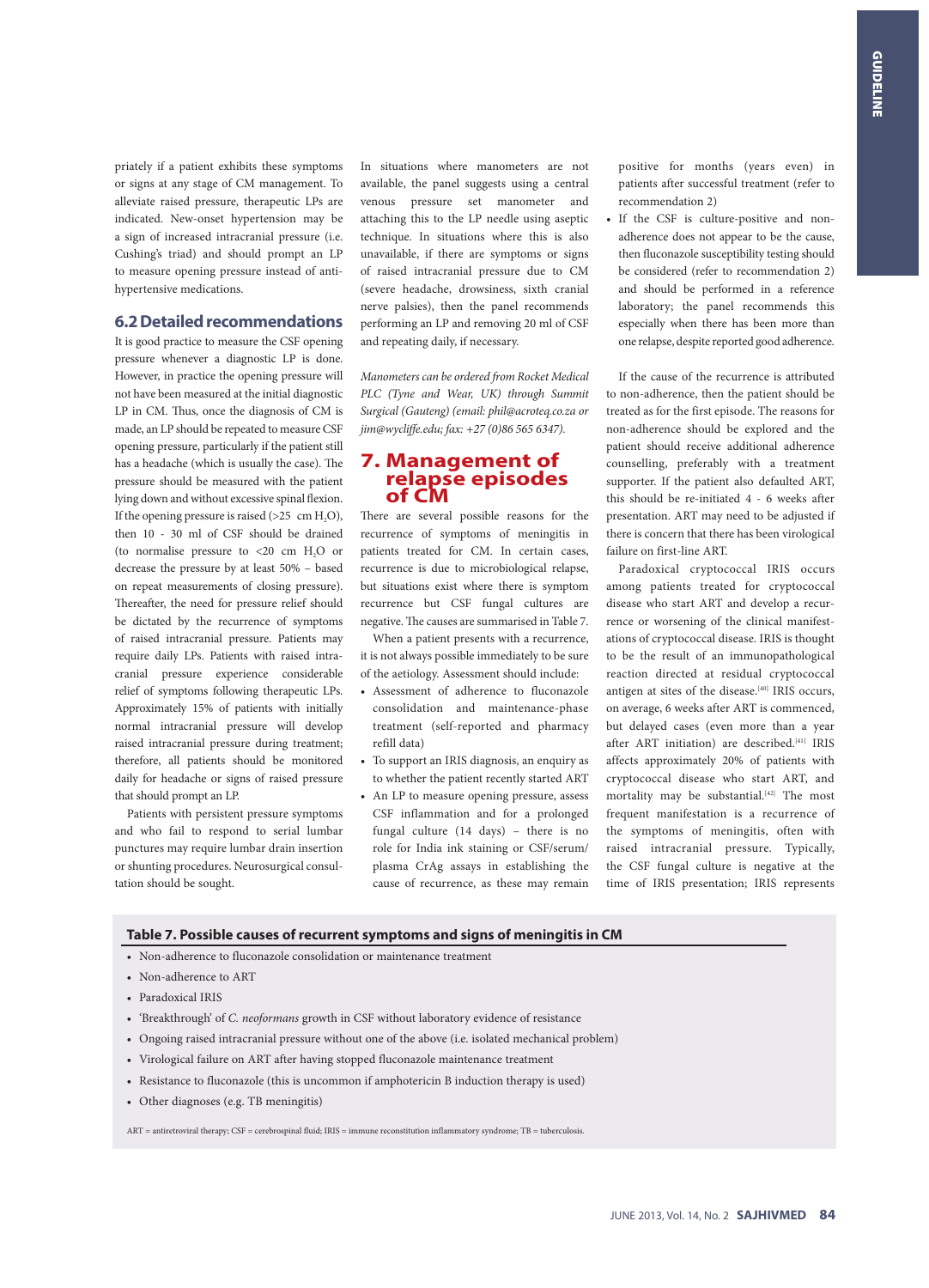an immunological reaction rather than a microbiological recurrence. However, in cases where induction therapy was recent (<2 months), the CSF fungal culture may still be positive. Other cryptococcal IRIS manifestations include lymphadenitis and cryptococcomas.[40]

In all patients with **suspected paradoxical CM IRIS**, an LP should be performed to measure pressure and obtain a fungal culture incubated for up to 14 days. It is not possible to make a diagnosis of IRIS with certainty prior to excluding microbiological relapse on CSF fungal culture. **If the symptoms are mild**, the panel recommends performing therapeutic LPs if there is raised intracranial pressure, providing analgesia and increasing the fluconazole dose to 1 200 mg daily with regular review and follow-up of the CSF fungal culture result. If the CSF fungal culture is negative, the dose of fluconazole can be reduced back to what it was (400 mg or 200 mg daily depending on the timing of the CM IRIS event). **If patients with suspected CM IRIS have severe symptoms** or deteriorate with the approach above, the panel recommends treating with amphotericin B (1 mg/kg/day IV) plus fluconazole (800 mg PO daily) until the CSF culture is confirmed as negative. If the CSF culture is still negative after 7 days of incubation, amphotericin B can be stopped. If the fungal culture is positive by 7 days, then amphotericin B should be continued for 14 days. Daily therapeutic LPs may be required if the opening pressure is raised. A CT head scan should be considered, as mass lesions and cerebral oedema can occur with IRIS. Analgesia should be provided. For patients with severe IRIS who do not respond to the above treatment, corticosteroids (e.g. prednisone 1mg/kg/ day PO or dexamethasone IV) should be considered. The panel recommends that corticosteroids preferably be used among patients with IRIS who are documented to be CSF fungal culture-negative and when other aetiologies are excluded; however, if there is life-threatening neurological deterioration, corticosteroids should be started immediately.

In patients with CM due to fluconazoleresistant isolates, subsequent management should be discussed with a medical practitioner experienced in the treatment of CM. Such patients should receive induction therapy with amphotericin B again. Consolidation and maintenance options depend on the fluconazole MIC and include high-dose fluconazole with or without weekly amphotericin B infusions or voriconazole.

In patients with multiple relapses, it is important to document the conversion of CSF from culture-positive to culture-negative before stopping amphotericin B. Such cases should be discussed with an experienced medical practitioner and fluconazole susceptibility testing should be performed (refer to recommendation 2).

**Conflict of interest.** T Bicanic, J N Jarvis, G Maartens, K M McCarthy, T Chiller and J Scriven have declared no conflicts of interest. N P Govender has received speaking-engagement honoraria from Merck, and research support from Pfizer (investigator-initiated grant) and Immuno-Mycologics (provision of cryptococcal antigen tests for studies). G Meintjes is a Senior Clinical Consultant for Aid for AIDS. H Dawood has received honoraria from MSD-South Africa and Novartis-South Africa for speaking engagements and a travel grant from Novartis-South Africa. T S Harrison has received speaking-engagement honoraria from Gilead Sciences and research support from Immuno-Mycologics (provision of cryptococcal antigen tests for studies). H Rabie is a Consultant for Aid for AIDS and has received honoraria from Abbott Abvie for speaking engagements. W D F Venter has received conference travel support from Adcock Ingram and speaking-engagement honoraria from Merck, Jansen, Tibotech and Abbott. D R Boulware has received research support from GlaxoSmithKline (investigator-initiated grant) and Merck (medication for a clinical trial). D B Meya has received research support.

#### **References**

- 1. McCarthy K, Meintjies G, Arthington-Skaggs B, et al. Guidelines for the Diagnosis, Management and Prevention of Cryptococcal Meningitis and Disseminated Cryptococcosis in HIV-infected patients. Southern African Journal of HIV Medicine  $2007;8(3):25-35.$
- 2. National Institute for Communicable Diseases. GERMS-SA Annual Report 2011. Johannesburg: National Institute for Communicable Diseases, 2012.
- 3. World Health Organization. Rapid Advice Diagnosis, Prevention and Management of Cryptococcal Disease in HIV-infected Adults, Adolescents and Children. Geneva: World Health Organization, 2011. http:// www.who.int/hiv/pub/cryptococcal\_disease2011/en/ (accessed 7 May 2013).
- 4. Govender NP, Chetty V, Roy M, et al. Phased implementation of screening for cryptococcal disease in South Africa. S Afr Med J 2012;102:914- 917. [http://dx.doi.org/10.7196/samj.6228]
- 5. Jarvis JN, Percival A, Bauman S, et al. Evaluation of a Novel Point of Care Cryptococcal Antigen (CRAG) Test on Serum, Plasma and Urine from Patients with HIV-associated Cryptococcal Meningitis. Clin Infect Dis 2011;53:1019-1023. [http://dx.doi. org/10.1093/cid/cir613]
- 6. Pappas PG, Chetchotisakd P, Larsen RA, et al. A phase II randomized trial of amphotericin B alone or combined with fluconazole in the treatment of HIV-associated cryptococcal meningitis. Clin Infect Dis 2009;48:1775-1783. [http://dx.doi. org/10.1086/599112]
- 7. Bicanic T, Wood R, Meintjes G, et al. High-dose amphotericin B with flucytosine for the treatment of cryptococcal meningitis in HIV-infected patients: A randomized trial. Clin Infect Dis 2008;47:123-130. [http://dx.doi.org/10.1086/588792]
- 8. Loyse A, Wilson D, Meintjes G, et al. Comparison of the early fungicidal activity of high-dose fluconazole, voriconazole, and flucytosine as second-line drugs given in combination with amphotericin B for the treatment of HIV-associated cryptococcal meningitis. Clin Infect Dis 2012;54:121-128. [http:// dx.doi.org/10.1093/cid/cir745]
- 9. Day JN, Chau TT, Wolbers M, et al. Combination antifungal therapy for cryptococcal meningitis. N Engl J Med 2013;368:1291-1302. [http://dx.doi. org/10.1056/NEJMoa1110404].
- 10. Makadzange AT, Ndhlovu CE, Takarinda K, et al. Early versus delayed initiation of antiretroviral therapy for concurrent HIV infection and cryptococcal meningitis in sub-saharan Africa. Clin Infect Dis 2010;50:1532-1538. [http://dx.doi. org/10.1086/652652]
- 11. Boulware DR, Meya D, Muzoora C, et al. ART Initiation within the First 2 Weeks of Cryptococcal Meningitis Is Associated with Higher Mortality: A Multisite Randomized Trial. 20th Conference on Retroviruses and Opportunistic Infections (Abstract number 144), 3 - 6 March 2013, Atlanta, GA, USA.
- 12. Kambugu A, Meya DB, Rhein J, et al. Outcomes of cryptococcal meningitis in Uganda before and after the availability of highly active antiretroviral therapy. Clin Infect Dis 2008;46:1694-1701. [http:// dx.doi.org/10.1086/533468]
- 13. Govender N, Cohen C, Meiring S, et al. Trends in Treatment of Adults with Incident Cryptococcosis, South Africa, 2005-2008. In Abstracts and Programme: 17th Conference on Retroviruses and Opportunistic Infections (Abstract number 800), 16 - 19 February 2010, San Francisco, CA, USA.
- 14. National Department of Health. The South African Antiretroviral Treatment Guidelines - 2013. Pretoria: National Department of Health, 2013. http://www.doh. gov.za/docs/policy/2013/ART\_Treatment\_Guidelines\_ Final\_25March2013.pdf (accessed 9 May 2013).
- 15. Meintjes G, Maartens G, Boulle A, et al. Guidelines for Antiretroviral Treatment in Adults. Southern African Journal of HIV Medicine 2013;13(1):114-133.
- 16. Sanne IM, Westreich D, Macphail AP, Rubel D, Majuba P, Van RA. Long term outcomes of antiretroviral therapy in a large HIV/AIDS care clinic in urban South Africa: A prospective cohort study. J Int AIDS Soc 2009;12:38. [http://dx.doi. org/10.1186/1758-2652-12-38]
- 17. Jarvis JN, Lawn S, Vogt M, Bangani N, Wood R, Harrison TS. Screening for Cryptococcal Antigenaemia Among Patients in an Antiretroviral Treatment Program in South Africa. Clin<br>Infect Dis 2009:48:856-862. [http://dx.doi. Infect Dis 2009;48:856-862. org/10.1086/597262]
- Meya DB, Manabe YC, Castelnuovo B, et al. Cost-effectiveness of serum cryptococcal antigen screening to prevent deaths among HIV-infected persons with a  $CD4^+$  cell count  $\leq 100$  cells/ $\mu$ L who start HIV therapy in resource-limited settings. Clin Infect Dis 2010;51:448-455. [http://dx.doi. org/10.1086/655143]
- 19. Rajasingham R, Meya DB, Boulware DR. Integrating cryptococcal antigen screening and pre-emptive treatment into routine HIV care. J Acquir Immune Defic Syndr 2012;59:e85-e91. [http://dx.doi. org/10.1097/QAI.0b013e31824c837e]
- 20. Jarvis JN, Lawn SD, Wood R, Harrison TS. Cryptococcal antigen screening for patients initiating antiretroviral therapy: Time for action.